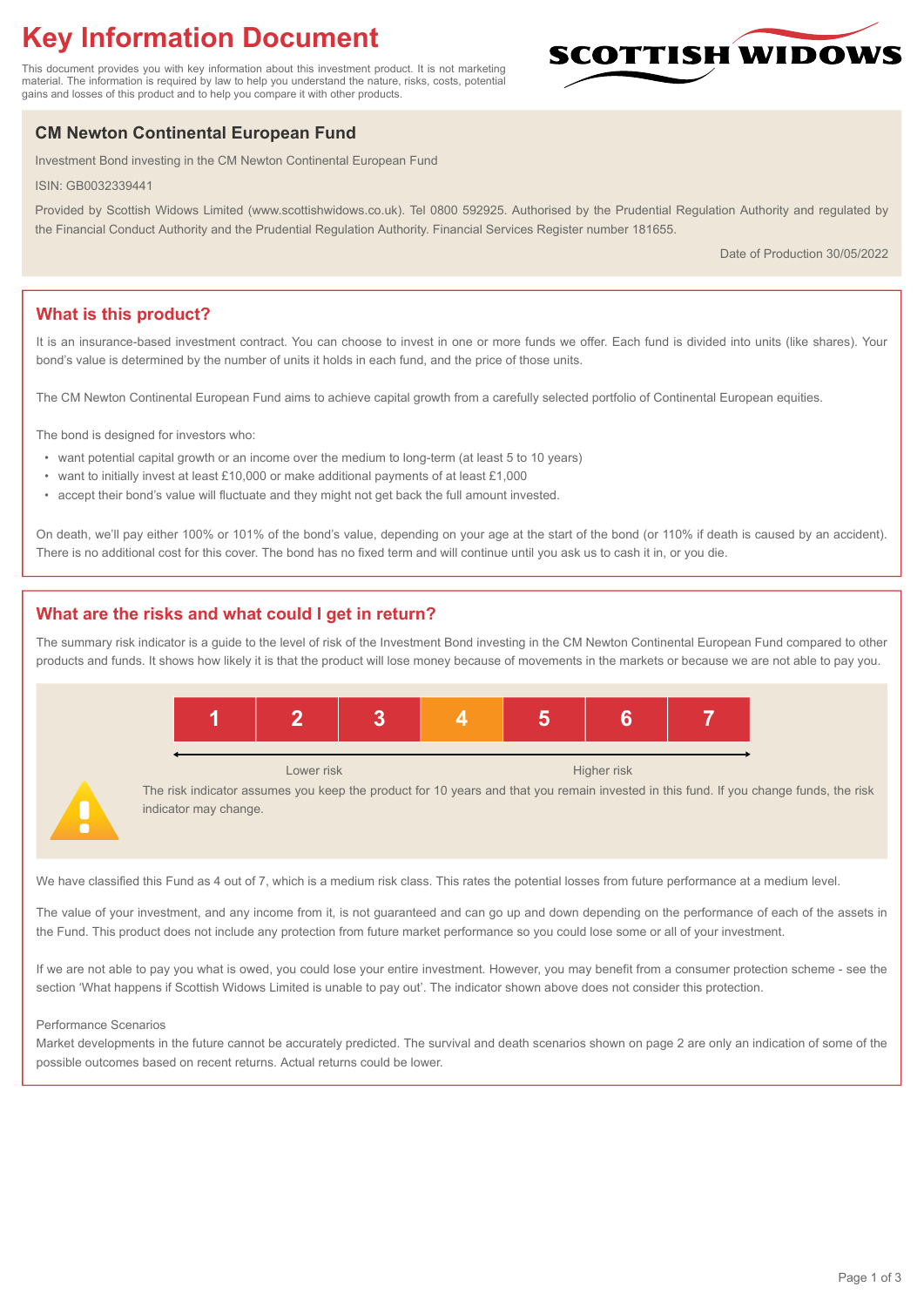

#### **What are the risks and what could I get in return? (continued)**

This table shows the money you could get back over the next 10 years, under different scenarios, assuming that you invest £10,000. The figures below assume no withdrawals are taken and do not allow for any Large Fund Bonus which may apply. The scenarios shown illustrate how your investment could perform. You can compare them with the scenarios of other products. The scenarios presented are an estimate of future performance based on evidence from the past on how the value of this investment varies, and are not an exact indicator. What you get will vary depending on how the market performs and how long you keep the investment. The stress scenario shows what you might get back in extreme market circumstances, and it does not take into account the situation where we are not able to pay you. The death scenario assumes investments perform in line with the moderate scenario.

The figures shown include all the costs of the product itself, but may not include all the costs that you pay to your adviser. The figures do not take into account your personal tax situation, which may also affect how much you get back. Before deciding to invest, you should read the Additional Information Document for more information on the risks and what you might get back. See page 2 for information on how the performance scenarios are calculated.

| <b>Investment £10,000</b> |                                                    |           |                                             |           |  |  |
|---------------------------|----------------------------------------------------|-----------|---------------------------------------------|-----------|--|--|
|                           |                                                    | 5 years   | 10 years<br>(Recommended<br>holding period) |           |  |  |
| <b>Survival Scenarios</b> |                                                    |           |                                             |           |  |  |
| <b>Stress scenario</b>    | What you might get back after costs                | £1,873    | £3,820                                      | £2,391    |  |  |
|                           | $-81.27%$<br>Average return each year              |           | $-17.51%$                                   | $-13.33%$ |  |  |
| Unfavourable scenario     | What you might get back after costs<br>£8,182      |           | £6,827                                      | £6,227    |  |  |
|                           | Average return each year                           | $-18.18%$ | $-7.35%$                                    | $-4.63%$  |  |  |
| Moderate scenario         | What you might get back after costs                | £10,194   | £11,118                                     | £12,392   |  |  |
|                           | Average return each year                           | 1.94%     | 2.14%                                       | 2.17%     |  |  |
| Favourable scenario       | What you might get back after costs                | £12,596   | £17,957                                     | £24,459   |  |  |
|                           | Average return each year                           | 25.96%    |                                             | 9.36%     |  |  |
| <b>Death scenarios</b>    |                                                    |           |                                             |           |  |  |
| Insured event             | What your beneficiaries might get back after costs | £10,296   | £11,229                                     | £12,515   |  |  |

#### **What happens if Scottish Widows is unable to pay out?**

Your Plan is fully covered by the Financial Services Compensation Scheme. More information about compensation arrangements is available from the Financial Services Compensation Scheme, who can be contacted on 0800 678 1100 or 0207 741 4100 or via their website at www.fscs.org.uk

#### **What are the costs?**

The Reduction in Yield (RIY) shows what impact the total costs you pay will have on the investment return you might get. The total costs take into account one-off, ongoing and incidental costs. The amounts shown here are the cumulative costs of the product itself, for three different holding periods. The monetary figures shown assume you invest £10,000 and investments perform in line with the moderate scenario. The figures are estimates and may change in the future. The person selling you or advising you about this product may charge you other costs. If so, this person will provide you with information about these costs, and show you the impact that all costs will have on your investment over time.

| <b>Investment £10,000</b>       |                             |                              |                            |  |  |  |
|---------------------------------|-----------------------------|------------------------------|----------------------------|--|--|--|
| <b>Scenarios</b>                | If you cash in after 1 year | If you cash in after 5 years | If you cash in at 10 years |  |  |  |
| Total costs                     | £212                        | £870                         | £1.714                     |  |  |  |
| Impact on return (RIY) per year | 2.11%                       | 1.70%                        | 1.65%                      |  |  |  |